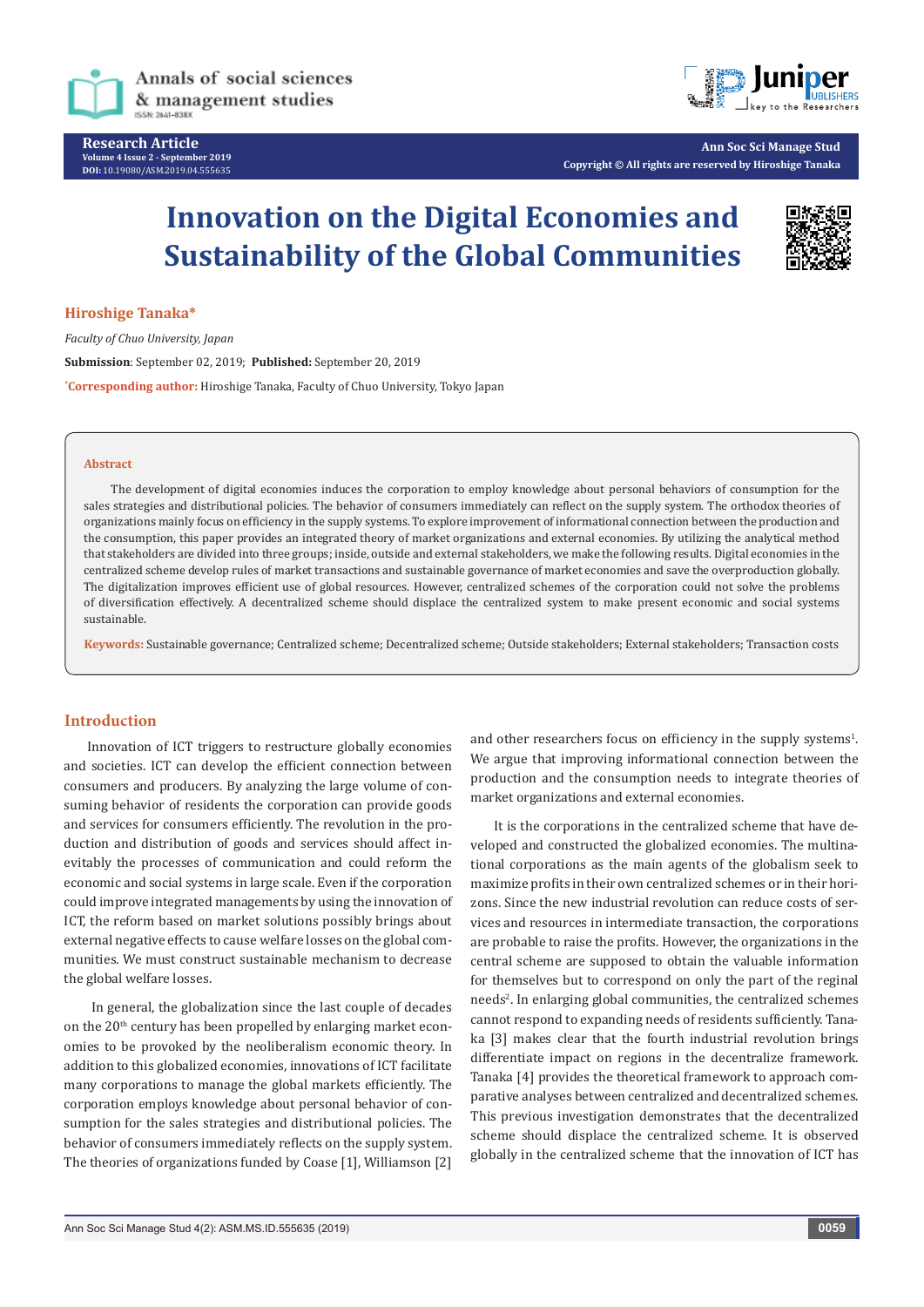been changing the system of economies and societies revolutionary. It is appropriate that we analyze positively this fundamental change in the global communities.

In this paper, we provide a theoretical framework to analyze revolutionary changes brought by the innovation of ICT and evaluate the impact of the changes by the comparison with sustainable scheme of the decentralization. This paper utilizes the new classification of stakeholders, inside, outside and external stakeholders that corporations should communicate with. The outside stakeholders obtain ordinary communication with the corporations. The inside stakeholders aim to gain more benefits from the corporations than the market transactions. The external stakeholders cannot take the market transactions with the corporations efficiently to achieve their interests. The corporations have propelled globalization of economies but brought the enlargement of external stakeholders as well as the expansion of markets. The digital innovation lowers transaction cost and enhances facility of markets. Presently, some inside and external stakeholders move into the outside stakeholders. The outside stakeholders increase more relatively than other stakeholders.

The main results are summarized in the 3 Propositions. If the market rules are reformed to improve sustainability of community, Proposition 1 suggests that the centralized scheme approaches to sustainable community. Proposition 2 makes clear the impact of the reform of market for sustainability as follows. The accumulation of external stakeholders is probable to cause a social welfare loss such as diversity of the community. Because the centralized scheme leaves many external stakeholders without appropriate communication, centralized scheme is vulnerable for many global problems. Proposition 3 compares the effects on the stakeholders between the centralized and decentralized scheme. The innovation of the digital economies restrains overproduction in the centralized scheme. Decentralized scheme raises the payments on the outside and the inside stakeholders and lowers the payment for the inside stakeholders. Consequently, Decentralized scheme should be displaced into the centralized scheme to solves diversified problems effectively.

 This paper is organized as follows. In 2 innovation of digitalization is assumed to impact on economies in the centralized scheme. To explain clearly the transformation of digital economies we employ three types of stakeholders. The object function of corporation is constructed according to transaction costs with stakeholders. The section 3 discusses that digitalization improves the stakeholder participation. The section 4 demonstrates that the corporation in the centralized scheme contribute insufficiently on the regions. The section 5 proceeds two results regarding overproduction and diversification of economies by comparative analyses between the centralized and decentralized corporations.

# **A Theoretical Model of Sustainable Regional Governance**

Tanaka [6] formulates the theoretical model to explore sustainable regional governance in the globalized economies. In enlarging global communities, the centralized schemes cannot respond to expanding needs of residents sufficiently. The regional requirements on sustainability have been different variously in many issues. To achieve sustainability social and economic organizations should be constructed in decentralized systems to construct enough communication with stakeholders. We explore the performance of the corporation by using the mathematical model as follows. The fundamental this model are derived from a framework of the method of Tanaka<sup>3</sup> in the decentralized system. The corporation performs production activity x and obtains the net private profit  $\Pi(x)$ . It brings relations with n stakeholders<sup>4</sup>. It takes the payment  $t_i$  for the stakeholder  $i$ . The summation of  $t_i$  for all stakeholders is written by  $t (= \sum_{i=1}^n t_i)$ . The stakeholder *i* takes the evaluation  $v_i(x, t_i)$  for the corporation and effort *y* the communication or transaction with the corporation. The stakeholders are classified into the positive and negative stakeholders $^{\circ}$ . The positive stakeholders present increasing evaluation of the corporation with production x. The negative stakeholders exhibit deceasing evaluation on the corporation production x. In the mathematical expression  $(1)$  *i* and *j* present preciously the positive and negative stakeholders.

$$
\frac{\partial V_i}{\partial x}\geq 0, \frac{\partial V_J}{\partial x}<0.\ (1)
$$

To simplify the comparative analyses, we expand the fundamental model to apply in the centralized scheme. The corporations in the centralized scheme are assumed to utilize the integrated network of supply and demand stakeholders. They are concerned with the stakeholders in their networks. The stakeholders in the

1 Hodgson [5] explores the evolutionary process of the organizations.

<sup>2</sup> Tanaka [4] argues that the one way in communication cannot supports open management and lead to subjective views.

 $^3$ Tanaka [7] has stated this formulation in Japanese to explore corporate social responsibility. By using this formulation, Tanaka [8-11] provide the theo- $\,$ retical foundation on the global issues such as the global financial crises, social innovation, ESG, and global and regional sustainability.

<sup>4</sup> The two systems of the centralization and the decentralization express different construction of communities. This paper defines distinctly the number of stakeholders and n for the centralization and decentralization systems.

 $^{\circ}$ Becker [12,13] explore the influence of the pressure groups. This model explains the influence of the interest groups by analyzing the behavior of stakeholders.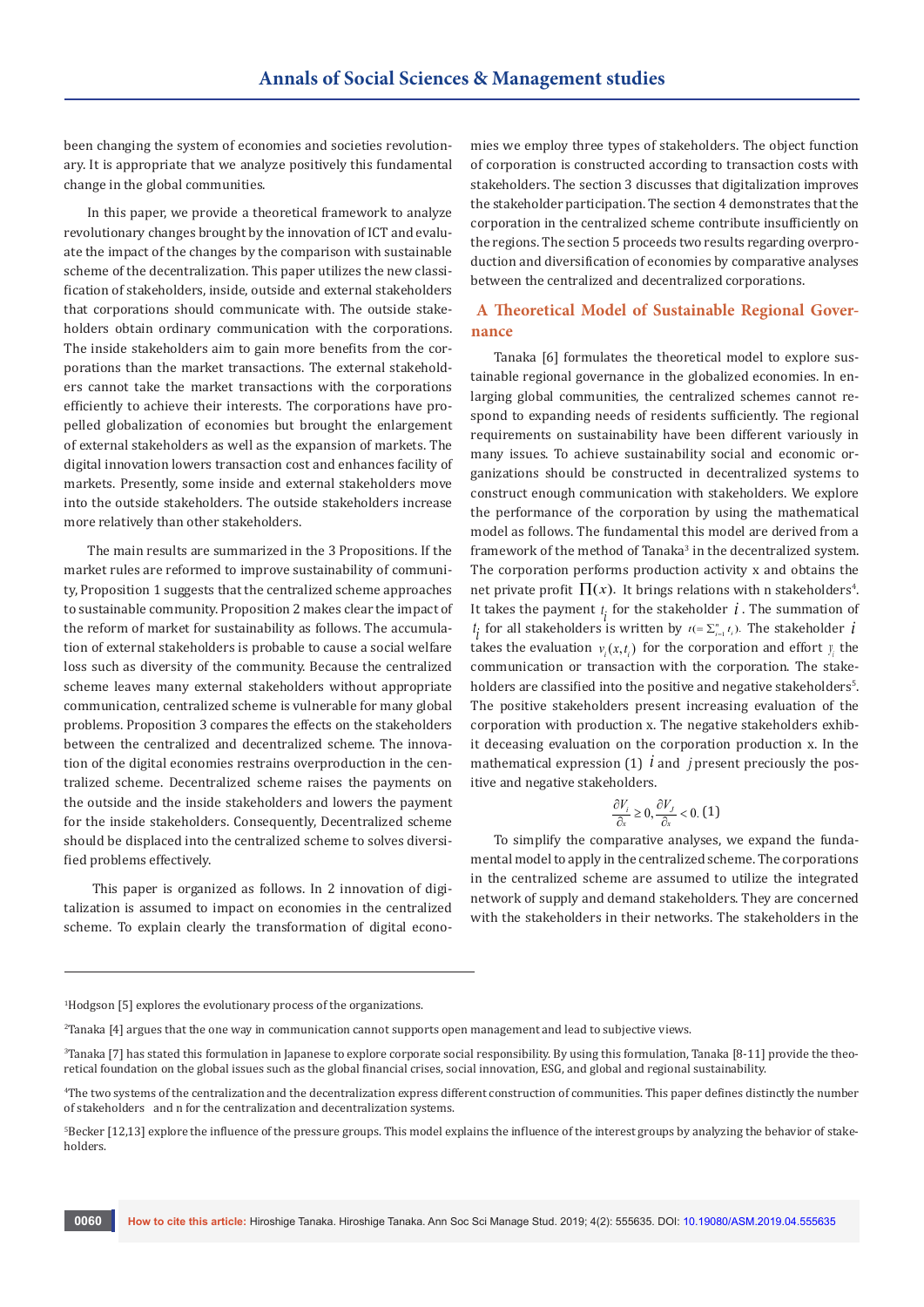network of the corporation are divided into the inside and outside stakeholders. The inside stakeholders such as alliance members and stock owners obtain stronger or more intimate connections with the corporation than the outside stakeholders. The outside stakeholders are defined to have relations with the corporation through the market transactions<sup>6</sup>. Since the inside stakeholders become more likely to be trusty and united with the corporation, they could engage privileged and exclusive contacts in the network. They obtain positive marginal net benefit regarding the production of the corporations. However, marginal costs of the outside stakeholders are compensated in the transactions of the network. The outside stakeholders evaluate the transaction by negative marginal value to express the marginal costs. In the digital economies the outside stakeholders increase the payment for digital knowledge or cloud service. The innovation of digital economies decreases the transaction cost of the outside stakeholders and changes the structure of the stakeholders<sup>7</sup>.

This theoretical model takes differential weights to the inside and outside organizations. The network organized or managed by the corporation has been extending the global communities. Increasing gaps between the estimated benefit of the corporations in the network and the net social benefit brought by it in the global communities bring about global crises. The fact that the corporation in the centralized scheme is supposed not to include net benefits of the external stakeholders in the evaluation of performance reveals evidently a cause of crisis. By comparing with the centralized scheme, the corporation of the decentralized system is obliged to decide the production and payments for stakeholders by the communication mechanism with stakeholders to be potentially concerned. In the decentralized scheme, the weighted evaluation of every stakeholder affect decision of the corporation without exception.

The previous discussion makes certain that the schemes classify stakeholders in different contexts. The centralized corporation is assumed to perform efficiently by focusing on not all but only a part of stakeholders intensively. We formally write that the inside and the outside stakeholders in the centralized scheme are noted by  $1, ..., n_i$  *and*  $n_i + 1, ..., n_c$  It is possible that the corporation in the decentralized scheme has a communication with greater n stakeholder than  $n_c$  in the centralized scheme  $(n > n_c)$ . To simplify the mathematical analysis, this paper defines the relation between

the inside and the outside stakeholder and the positive and the negative stakeholder by employs Assumption

#### **Assumption 1**

Inside stakeholders consist of positive stakeholders. And outside stakeholders satisfy the definition of the negative stakeholders.

Many investigations about market failures exhibit that the external stakeholders include some positive and negative stakeholders<sup>8</sup>. Assumption 1 states that the centralized corporation communicates with restricted member of stakeholders exclusively as follows. The inside stakeholders take net benefit not by way of market transactions. For example, some major shareholders in the inside stakeholders might happen to receive unexpected benefits or losses from fluctuating stock price of the relevant corporation. The outside stakeholders receive the compensation for the cost of production and exchange by the market payment.

The new industrial revolution propelled by innovation of ICT changes the constitution of the inside and the outside stakeholders. As the evolution of ICT technologies decreases the cost to obtain information and knowledge from outside stakeholders, decreasing market prices prompt to enlarge the positive stakeholders in the market transactions. The transformation of the market structure has moved the border of the stakeholders. The emergent development of the sharing economies in the car and travel industries could transfer some inside and external stakeholders into outside stakeholders<sup>9</sup>. The corporation in the centralized scheme would like to keep efficient communication with the selected stakeholders but might not solve actively many global problems related with the external stakeholders. As the external stakeholders should owe the excess cost from the deteriorating global problems, they require the corporation and other stakeholders to decline the serious problems. The inside and the outside stakeholders could share the opportunities on communication for sustainable governance. The corporation has impacts on the external stakeholders by production activities and offers some payments occasionally such as compensation and subsidy but is not willing to share the evaluation scheme with the external stakeholders formally. Because the corporation in the centralized scheme seems not to construct sustainable communities cooperatively with stakeholders, voluntary effort *y* by the stakeholders to

 $^{\circ}$ Rifkin [14] argues that innovation of the internet lowers the cost of production and distribution. In this process the inside stakeholders might increase, but many transactions and markets will grow and raise the new outside stakeholders. The innovation is supposed to transform the structure of the inside and the outside stakeholders.

<sup>7</sup> Williamson [15] discusses 'the transaction cost of economics' in the 7-chapter, pp. 104-103. The transaction costs are a key concept to govern organizations but should be refined according to the organization to be investigated. This paper intends to define the transaction costs in the enlarged economies by the digital innovation.

 $\mathrm{^8The}$  following expression (7) explores the framework including all positive and negative stakeholders.

<sup>9</sup> Platform corporations could perform businesses with many organizations cooperatively. The transaction is probable to be companied with market settlements. McAfee and Brynjolfesson [16] and Parker, Van Alstyne and Choudarry [17] describes the transactions in detail.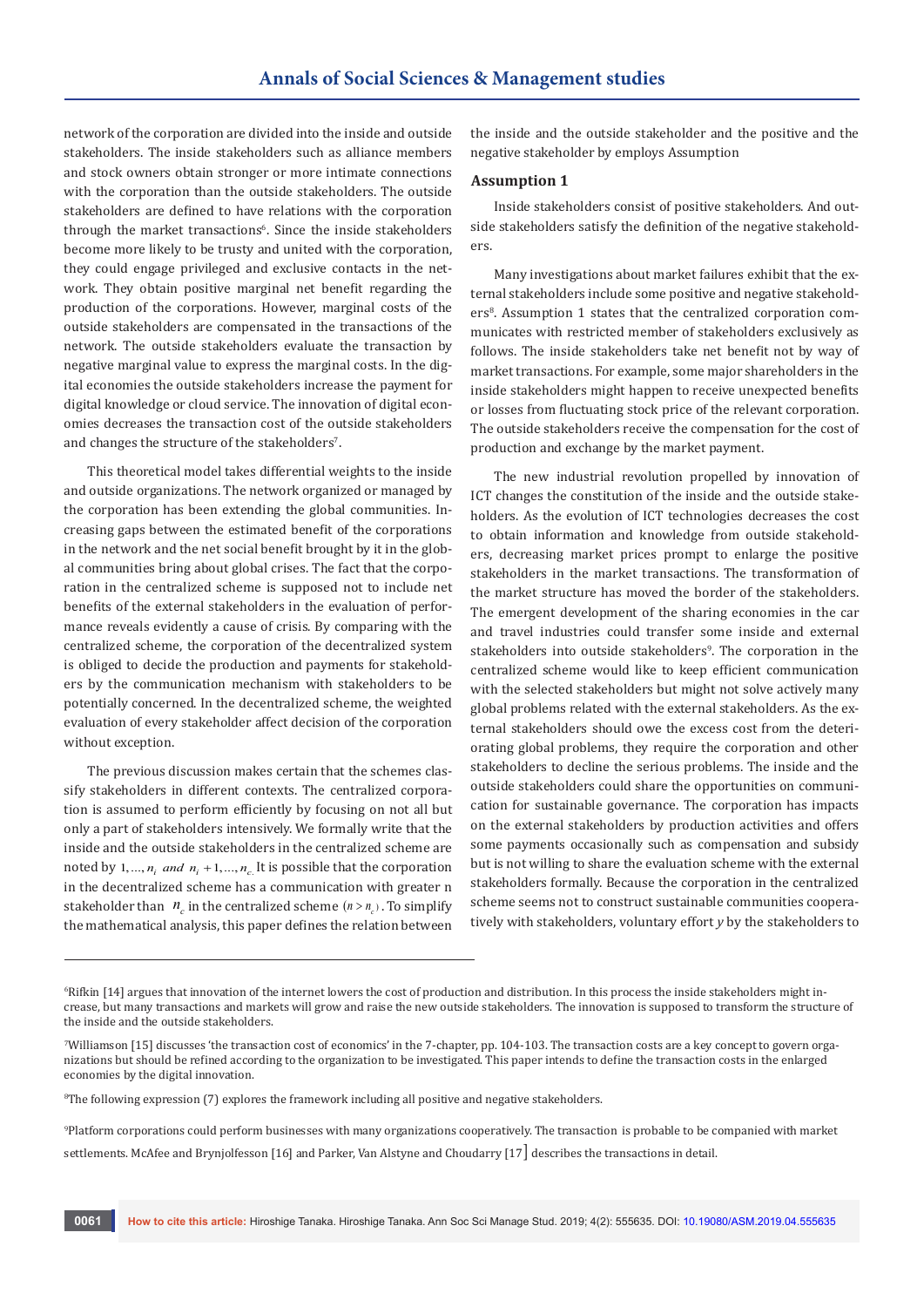contribute sustainable global communities is expected to promote activation of communication scheme significantly. By summarize previous discussion, we state the following Assumption 2 to make clear the situation around stakeholders' participation on the centralized corporation.

## **Assumption 2**

Enlarging market economies and innovation of intelligent industries increase external stakeholders and outside stakeholders relatively greater than inside stakeholders for the corporations. Using mathematical notation, globalization and digital revolution of economies increase  $n_c$  and n for a constant  $n_c$ .

The failure of the centralized scheme can be explored by a comparative analysis between the centralized and the decentralized schemes. In the first, we formalize theoretically the objective function  $\text{NB}_\text{c}$  by net benefit of the centralized system $^\text{10}$  in the expression (2).  $Δγ$  denotes an increment of the outside stakeholders brought by innovation in digital economies.

$$
NB_C = \prod(x) + \beta(x) \sum_{i=1}^{n_o} \{V_i(x, t_i) - y_i\} + \gamma(y) \sum_{i=n_o+1}^{n_c + \Delta \gamma} \{V_i(x, t_i) - y_i\} - t. \tag{2}
$$

 $\beta(x)$  and  $\gamma(y)$  denote weights of evaluation for the inside and outside stakeholders When denote the index of digital environment, rigorously we have a notation  $\gamma(y + e)$ . As is assumed to be a parameter controlled out of the system,  $\gamma(y + e)$  is abbreviated to  $\gamma(y)$  in this paper. The corporation obtains more accurate evaluation of the inside stakeholders or organizations from intimate communication than market relations. The corporation obtains the information to evaluate needs of the outside stakeholders accurately from the transactions of markets. Among *n* stakeholders, the centralized corporation does not communicate directly with external stakeholders  $n_{n} + \Delta_{\gamma} + 1, ..., n$ . However, the external stakeholders could construct the scheme to affect market transactions of the corporation by reforming rules or legislations. In the scheme the corporation is obliged to solve formally some sustainability problems concerned with external stakeholders. Consequently, the efforts of external stakeholders aim for the centralized corporation to contribute on sustainability of the communities. We define the transaction cost for the stakeholders by using  $C_i, C_i, C_j$ , as follows. When the weight for the stakeholder is equal to one in the expression (2), we need not take the transaction cost with the stakeholder. If the corporation takes the transaction costs with the inside, the outside and the external stakeholders by  $C_i, C_i, C_j$ , he transaction costs are written by

$$
C_i = 1 - \beta(x),
$$
  
\n
$$
C_o = 1 - \gamma(y),
$$
  
\n
$$
C_e = 1 - 0.
$$

The connection between the corporation and the inside stakeholders becomes stronger beyond the market relation. The corporation is assumed to share larger interest with the inside stakeholders than with outside stakeholders. The communication gapes in the marketplace are possible to bring the risk at sustainability of global communities. By using effort *<sup>i</sup> <sup>y</sup>* , any stakeholders *i* seeks to improve the sustainability condition of markets surrounding the corporation. When we employ the notation  $y = \sum_{i=1}^{n} y_i$  we simply state the above argument by  $\gamma'(y) > 0$ .

The inside stakeholder  $i(i = 1, ..., n<sub>i</sub>)$  obeys the trusty rule to be separated from the market practices. As rising production requires to enhance cooperative connection between the corporation and inside stakeholders,  $\beta(x)$  is an increasing function of corporationproduction ( $\beta'(x) > 0$ ) It is assumed that  $\beta(x)$  is written to be independent of the total effort The sustainability in the centralized scheme depends on efficient communication between the three stakeholders and the corporation. The effect of communication is analyzed formally by using coefficients  $\beta(x)$ and  $\gamma(y)$ , When the inequality  $1 > (\beta(x) > \gamma(y))$  holds for all x, y. The corporation maximizes net benefit function (2) with *x*,  $t_i$  ( $i = 1, \ldots, nc$ ). The first order conditions of maximization are written by  $(3)$ ,  $(4)$ ,  $(5)$ .

$$
\frac{d \prod}{dx} = \sum_{i=1}^{n_i} -\{\frac{d \beta(x)}{dx} (v_i(x, t_i) - y_i) + \beta(x) \frac{\partial V_i(x, t_i)}{\partial x} \} - \gamma(y) \sum_{i=n_{i+1}}^{n_c + \Delta y} \frac{\partial V_i(x, t_i)}{\partial x}. \tag{3}
$$
\n
$$
\frac{\partial V_i(x, t_i)}{\partial x} = \frac{1}{\beta(x)}, i = 1, ..., n_c \tag{4}
$$
\n
$$
\frac{\partial V_i(x, t_i)}{\partial t_i} = \frac{1}{\gamma(y)}, i = n_i + 1, ..., n_c. \tag{5}
$$

To compare with (4) and (5), the contribution of the corporation on the external stakeholders is expressed formally by

$$
t_i = 0, \frac{\partial V_i(x, o)}{t_i} > 0^{11}, i = n_i + 1, ..., n. \quad (6)
$$

Tanaka [4] discusses the implication of the expression (3) as follows. (3) exhibits the production condition for the corporation to maximize estimated net social benefit. To obtain social optimal rigorously the right hand of (3) should express the total social marginal evaluation with the performance of the corporation. However, the value does not include the marginal evaluation of the external stakeholder. Since the performance of the corporation in the centralized scheme is based on the incomplete calculation, the expression (3) is possible to explore causes of instability and diversities to increase the social welfare losses in the global communities. In the centralized system, the corporation can influence welfare of the external stakeholders but is not obliged to provide publicly open communication and positive contribution on them. On other hand, the corporation in the decentralized mechanism is defined to accept open communication and positive contribution on them publicly. Theoretically, to prevent the failures brought by the centralized scheme many corporations should be displaced in the decentralized scheme. This shift of the scheme will be expected to make more effort  $y_i$  of any stakeholder  $i$  efficiently. Within the framework of centralized scheme, the stakeholder participation can transform, even if inefficiently, the corporation actually to prevent welfare losses in the global communities.

 $10$ Tanaka [9] demonstrates that the corporation in this analysis is applicable for social enterprises or nonprofit organizations.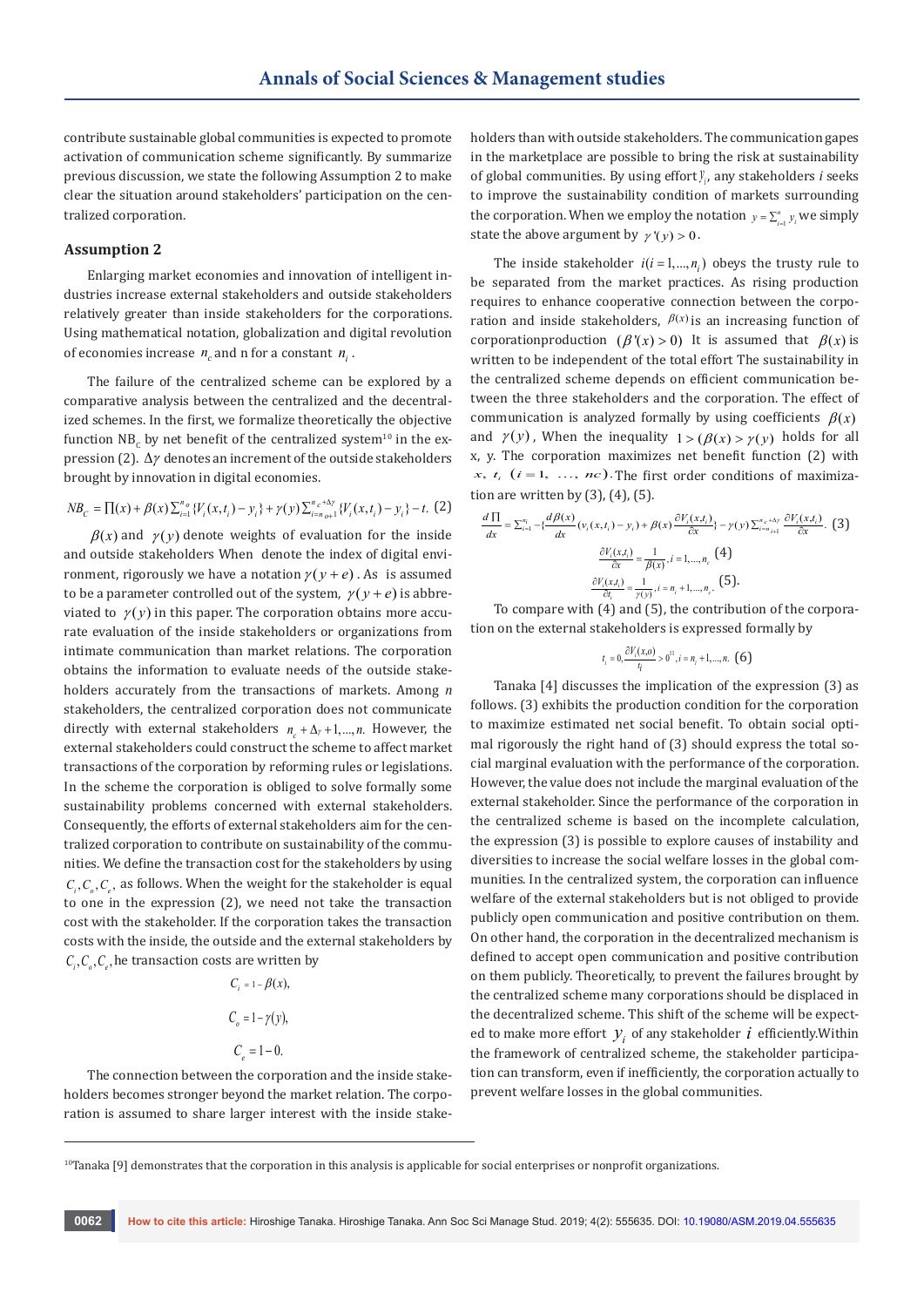## **Stakeholder Participation**

The stakeholder participation is considered theoretically to be a key factor to achieve sustainable global communities in the both schemes of the centralized and the decentralized. We provide a theoretical foundation on the stakeholder participation for sustainable governance. Stakeholder *i* is assumed to spend effort  $\mathcal{Y}_i$ to improve sustainable governance of the corporation.

In the previous section, we discuss that the centralized corporation concerns mainly evaluations of the inside and the outside stakeholders. The corporation attempts decisively to enhance the evaluation of inside and outside stakeholders. On the other hand, the evaluation of the external stakeholder does not appear explicitly on the objective function of the corporation (2). The incomplete system of communication is probable to cause an excess burden on the external stakeholders as well as the inside and the outside stakeholders<sup>11</sup>. In the centralized scheme, to reduce the excess burden of social cost the stakeholders can make the corporation more sustainable by reforming legislative and voluntary performances. Stakeholders aim to improve sustainable performance of the corporations by enhancing communication between the corporation and stakeholders. The three stakeholders are assumed to share a common target to make the corporation more sustainable. The stakeholder *i* makes effort  $\mathcal{Y}_i$  to maximize the summation of the weighted evaluation of stakeholders by the corporation and the net benefit of the external stakeholders. The social value to be maximized is described by the expression (7).

$$
TNB = \beta(x)\sum_{i=1}^{n} \{V_i(x,t_i) - y_i\} + \gamma(y)\sum_{i=n}^{n} \gamma_{0+1}^{k-1} \{V_i(x,t_i) - y_i\} + \sum_{i=n}^{n} \gamma_{0+1}^{k-1} \{V_i(x,t_i) - y_i\}.
$$
 (7)

Using the expression (7) we can explore the framework that the stakeholders construct sustainable and centralized schemes cooperatively. Differentiation of the expression (7) with effort  $\mathcal{Y}_i$ exhibits the optimal effort for each type. We assume that the scale of outside stakeholders is determined exogenously by digitalization index e. The relation  $\frac{d\Delta \gamma}{dy_i} = 0$  $\frac{d\Delta\gamma}{dy_i}$  = 0 is obtained for all *i*. In the first the inside stakeholder obtains the optimal condition of effort written by (8).

$$
\beta(x) = \frac{d\gamma(y)}{dy} \sum_{i=n_o+1}^{n_i+\Delta\gamma} \{V_i(x,t_i) - y_i\}.
$$
 (8)

The outside stakeholder in the connection of market has the optimal effort stated by (9).

$$
\gamma(y) = \frac{d\gamma(y)}{dy} \sum_{i=n_{o+1}}^{n_c+\Delta\gamma} \{V_i(x,t_i) - y_i\}.
$$
 (9)

The external stakeholder brings the optimal effort expressed by (10).

$$
1 = \frac{d\gamma(y)}{dy} \sum_{i=n_{o+1}}^{n_c + \Delta \gamma} \{V_i(x, t_i) - y_i\}.
$$
 (10)

The right hands of (8), (9) and (10) mean the marginal value of outside stakeholders with net benefit of effort for sustainability and are supposed to be decreasing. The above three conditions exhibit that the three stakeholders proceed differently to the optimal efforts for sustainability. The ways to be effective for the corporative governance depend on the features of communication between the corporation and the stakeholders. The direct communication with the corporation is available for inside stakeholders. The outside stakeholders attempt to improve their net benefits of efforts by changing the way of transaction with the corporation. The external stakeholders use the methods to enhance activities for sustainability by utilizing the market scheme. The three types of effort take different effects to promote social and economic sustainability<sup>12</sup>.

In the centralized scheme the external stakeholders attempt to reform the market condition to improve sustainability of the corporation and communities. Firstly, the external stakeholders could improve the social impact of the corporation by enhancing management systems for sustainability. The innovation of ICT increases the inside stakeholders with sharing information and declines market prices brought by decreasing transaction costs. It lowers the barrier separating from the market and prompts the flows of the other stakeholders into the outside stakeholders. Secondary, growing market economies enhance the contribution of the external stakeholders to restore sustainable communities. In the centralized scheme three stakeholders attempt that market transactions become to be more faire and transparent. The effort to construct sustainable scheme of the corporation is focused mainly on the governance reform of market transactions.

The marginal evaluation of the outside stakeholder written by the right side of the expression (8), (9), (10) is depicted graphically by curve AN in (Figure 1). The function  $\gamma(y)$  stated by the left side of (9) is shown by the curve DM to increase regarding  $y_i^{13}$ . According to Assumption 2, the increase of to raises the value of  $\sum_{i=n_{o+1}}^{n_c} \{V_i(x,t_i) - y_i\}$  and moves the curve AN into A'N' upwardly in (Figure 1). The efforts of three groups bring all together the shift of the marginal evaluation curve of stakeholder. In Figure 1 the points E, H, J to indicate that the solution (8), (9), (10) travel into E', H', J'. From the inequality  $1 > \beta > \gamma$  the optimal efforts of the three groups  $y_i^*$ ,  $y_i^*$ ,  $y_i^*$  satisfying the conditions (8), (9), (10) exhibit the numerical inequalities,  $y_i^* \times y_i^{**} \times y_i^{***}$ . The theoretical investigation above is summarized by Proposition 1.

<sup>&</sup>lt;sup>11</sup>Tanaka [4] indicates that the centralized scheme brings the welfare loss from the decentralized one and that innovation of ICT to present evaluation of external stakeholders decreases the loss by using (Figure 2).

<sup>12</sup>Many economists such as Arrow [18] and Tirole [19] discusses the corporate governance. UNEP FI [20] and UN Global Compact [20] propose PRI; Principle of Responsible Investment to achieve sustainable global communities.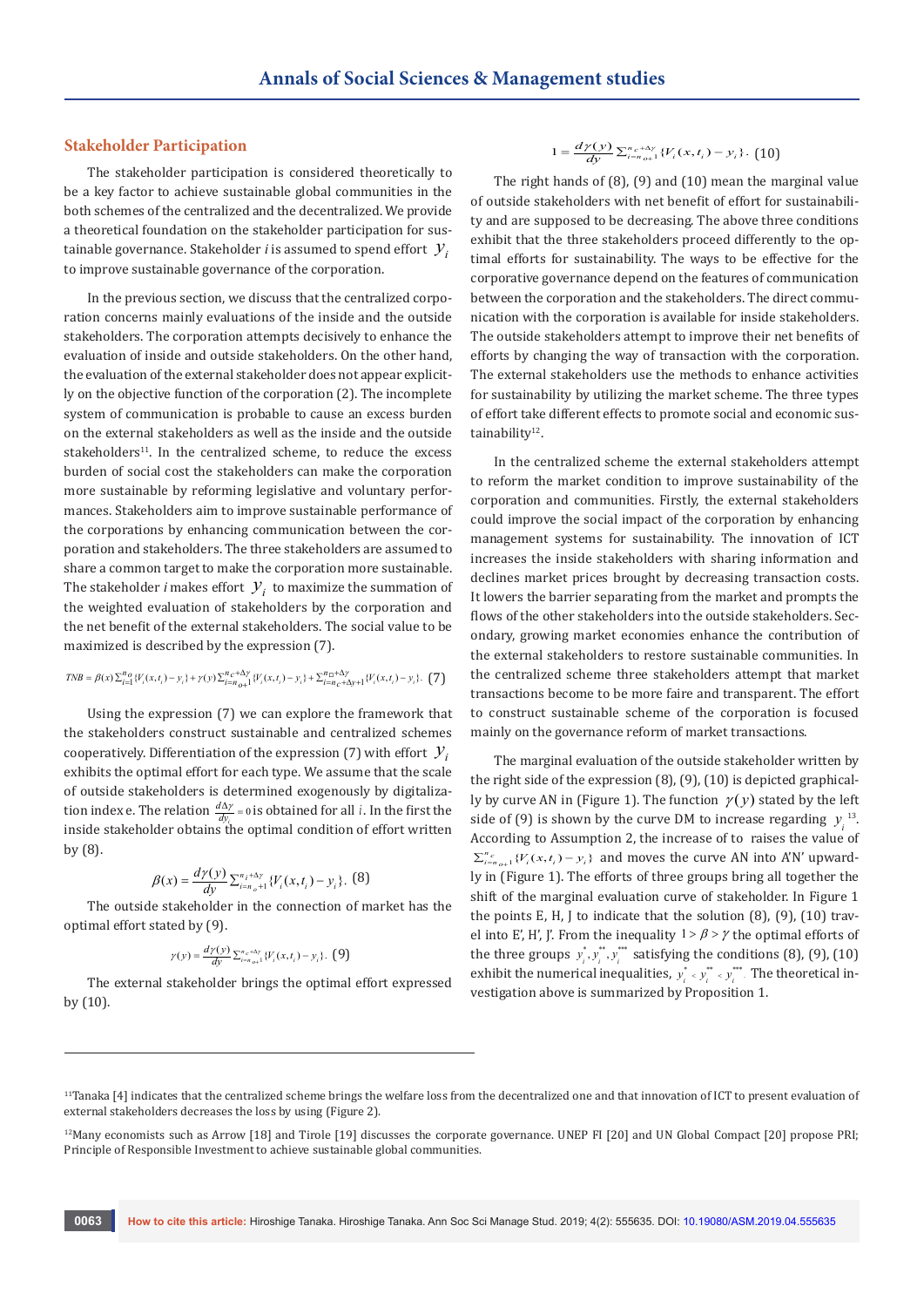

### **Proposition 1**

The digital revolution in the globalized economies develops the sustainable scheme to reform the market transactions. The sustainable scheme for the centralized corporation takes the three stakeholders to promote efforts cooperatively.

# **The Centralized Sustainable Scheme for Regional Analysis**

In this section we explore theoretically the sustainable regional policies in the globalized and digitalizing economies by investigating mainly the implication of (4), (5) and (6). When the stakeholders are supposed to indicate regions or municipalities, this theoretical model explains how the corporation should contribute on the regions or communities to be sustainable. Although the centralized corporation has produced and supplied products in many related regions, it makes influence differentially on local regional communities. It is assumed that every region is classified into inside, outside and external stakeholders according to the relation with the corporation. To simplify the notation the three types of region are denoted as inside, outside and external regions. The corporation evaluates the performance in the inside regions more than in the market estimation. Consequently, the corporation is willing to provide more social services in the main sites of business. If the region is included in the inside stakeholders, the corporation decides the regional contribution or payment according to (4).

The corporation evaluate its activity in the outside regions according to market values such as amounts of production, sales and employments. The corporation provides the contribution or the payment for the outside region according to (5). The corporation burdens negative externalities on the external regions. The external region obtains the contribution from the corporation according to the rule indicated by (6). The corporation in the centralized scheme may not intends to contribute the external regions positively. As the marginal evaluation with payment or contribution on the region is supposed to decrease, the inequality  $\frac{1}{\beta(x)} < \frac{1}{\gamma(y)}$  implies that the corporation differentiates regional contributions on the order of the inside related regions, outside related regions and external regions. The centralized corporations could enlarge the markets globally but differentiate the regional contributions such as taxes and employments. Consequently, the system dominated by the centralized corporations is probably to raise diversification in the global communities. We describe Proposition 2 to summarize the discussion in this section.

## **Proposition 2**

Without sustainable framework the centralized system of corporation provides insufficient contribution on the outside and external regions and raises diversification of the region in the global communities.

# **Failures of the Centralized Scheme and Sustainable Global Governance**

In the previous section we argue that the corporation in the centralized scheme brings market failures in the global communities<sup>13</sup>. The corporation in the centralized scheme could not succeed providing efficient public communication for all stakeholders but only take selective response according to types of stakeholders. This communication gaps might cause the global problems $14$ . Enlarging global economies prompted by progress of digital economies make the global problems more serious. Practical initiatives for sustainability suggest that decentralized schemes provide more effective solution for the global problems<sup>15</sup>. The theoretical model provided by the method of Tanaka presents a typical framework of decentralized system.

<sup>&</sup>lt;sup>13</sup>Roubini and Mihm [21] explain instable natures in the centralized corporation.

 $14$ Becchetti and Borzaga [22], Tanaka [23,24] explore some problems of global communities.

<sup>&</sup>lt;sup>15</sup>GSIA [25] presents the PRI guidelines to promote decentralized performance.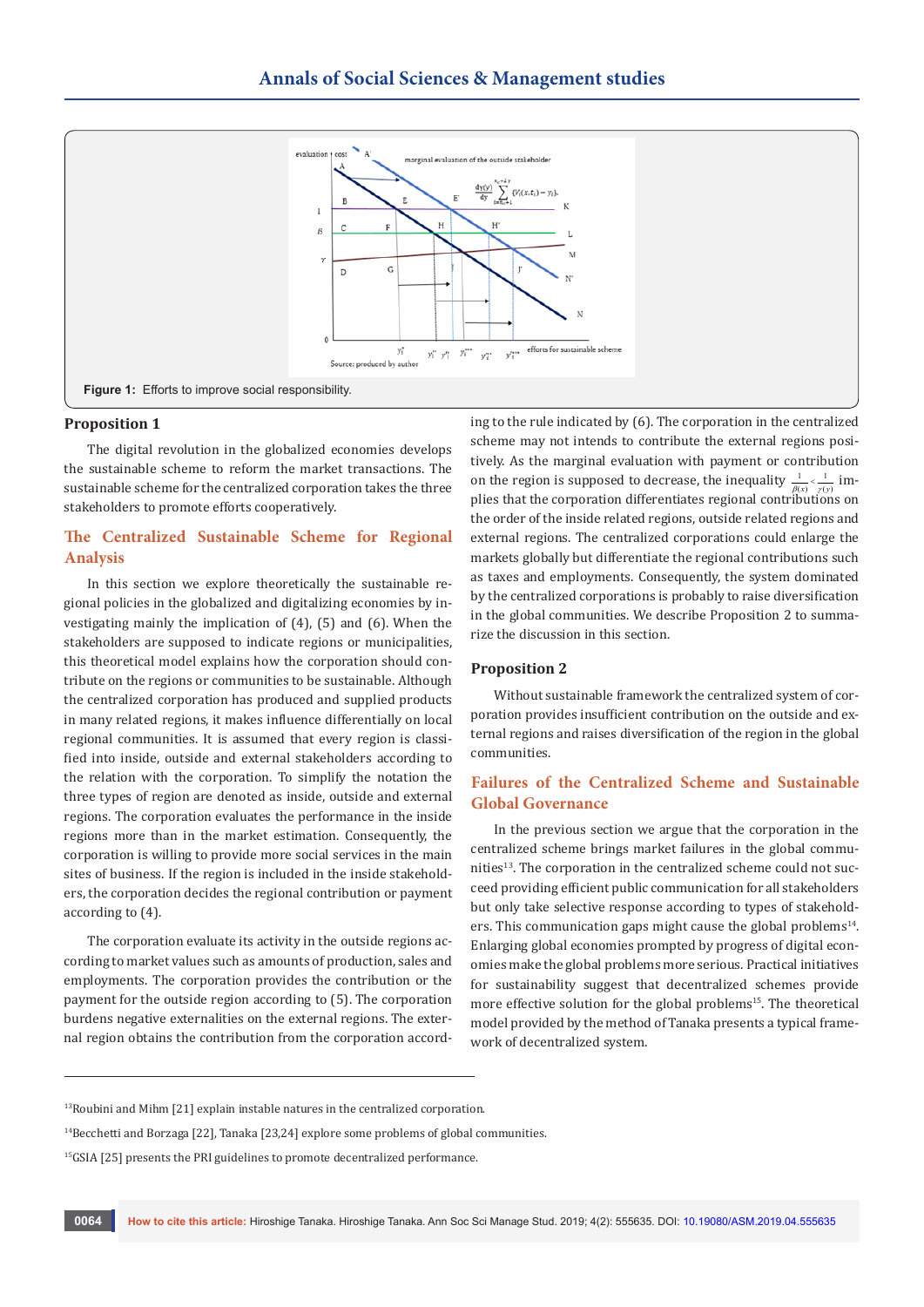We introduce the model briefly. The corporation does not only calculate the evaluation of all stakeholders and but also conceive compulsory social cost such as required regulation, tax and penalty by the region or stakeholder. The regional initiatives are stated by the mathematical model. The stakeholder *i* requires the corporation to achieve the target ( $\alpha_i > 0$ )<sup>16</sup>. And the target  $\alpha_i$  is used as the basis to calculate payments or penalty of the corporation. In an incentive mechanism, the corporation is obliged to pay more penalty as the evaluation by the stakeholder deviates from the target  $\alpha_i$ . The incentive tax or payment for the stakeholder *i* is written by the cost function  $\phi_i (\alpha_i - V_i(x, t_i))$ ,  $\phi_i > 0$ ,  $\phi_i > 0$  for the positive variable  ${}_{i}(\alpha_{i} - V_{i}(x,t_{i}))$ .

The objective function that the decentralized corporation maximizes is written by

$$
\mathit{NB}_{D} = \Pi(x) + \delta(y)\sum_{i=1}^{n}\{\mathcal{V}_{i}(x,t_{i}) - y_{i}\} - t - \sum_{i=1}^{n}\phi_{i}(\alpha_{i} - \mathcal{V}_{i}(x,t_{i}))\text{ (11)}
$$

As the sustainable scheme brings faire weights on all evaluation by stakeholders, (11) takes identical altruistic coefficient  $\delta(y)$  for all stakeholders<sup>17</sup>. (11) includes evaluation  $V_i(x,t_i)$  of the external stakeholders  $(i = n_c + 1, ..., n)$ . We obtain optimal conditions by differentiating  $(11)$  regarding the variables,  $x, t_1, \ldots, t_n$ . The optimal conditions with the first order differentiation of (10) are exhibited by (12) and (13). We explore the sustainability that the decentralized scheme could achieve by classifying all stakeholders into positive stakeholders  $(i = 1, ..., n)$  and negative stakeholders  $(i = n_1 + 1, ..., n).$   $\frac{u\varphi_i}{d(\alpha_i - v_i)}$ *i i d*  $d(\alpha_i - \nu_i)$  $rac{d\phi_i}{(\alpha_i - \nu_i)}$  is referred as risk coefficient.

$$
\frac{d\Pi}{dx} = \sum_{i=1}^{n_1} -(\delta(y) + \frac{d\Phi_i}{d(\alpha_i - v_i)}) \frac{\partial V_i(x, t_i)}{\partial x} + \sum_{i=n_1+1}^{n_1} -(\delta(y) + \frac{d\Phi_i}{d(\alpha_i - v_i)}) \frac{\partial V_i(x, t_i)}{\partial x}.\tag{12}
$$
\n
$$
\frac{\partial v_i}{\partial t_i} = \frac{1}{\delta(y) + \frac{d\Phi_i}{d(\alpha_i - v_i)}}, i = 1, \dots, n.
$$
\n
$$
(13)
$$

The previous sections demonstrate that innovation of ICT in the centralized scheme induces the reform between the outside and the external stakeholder by changing the transaction costs. Although the construction of stakeholders in the centralized scheme becomes to be altered in the new industrial revolution, the reform of the stakeholders is not assumed to influence the composition of the positive and negative stakeholders. We assume that the decentralized scheme enhances communication between the corporation and stakeholders higher than the centralized one. It is written by the mathematical expression (14).

$$
(\delta(y) + \frac{d\Phi_i}{d(\alpha_i - v_i)})\gamma(y)
$$
 for any negative stakeholder i. (14)

The first term in the right hand of (3) exhibits that globalizing corporation obtains benefit from scale of economics. Since the negative stakeholders consist of outside and external stakeholders, the negative stakeholders in the decentralized scheme (12) become greater than outside stakeholders in the centralized scheme (3). The second term in the right hand of (12) turns to be greater than the second term the right hand of (3). Globalized markets bring many external stakeholders to burden the excess social cost. The lager global markets the corporation obtains, the more marginal social costs external stakeholder evaluates. However, the centralized scheme could not calculate the evaluation by the external stakeholders in the optimal condition (3). It means that the gap between the second terms in the right side of the expressions (3) and (12) is enlarging [29,30].

Tanaka [4] describes the above discussion by the linear model simply. This paper follows the approach by reforming (Figure 2) constructed Tanaka [4] but explores the performance of stakeholders to be defined by the market relations. The marginal profit is depicted by the curve AB. In the centralized scheme marginal social costs evaluated of stakeholders is expressed by the curves 0I and 0J. In (Figure 2), digitalization of economies presents the curve 0J to shift into the curve 0I. In the decentralized scheme the social cost is exhibited by the curve 0H. (12) contains the evaluation of many external stakeholders as the negative stakeholders that are excluded from the calculation of (3). In the first global and digital economies increase external stakeholders and the gap between evaluated social costs of centralized and decentralized schemes. The enlarging gap raises the divergence of the productions of the two schemes  $x^d x^c$ .

The social welfare loss caused by the over production to be written with area of the triangle CKG brings various problems in the global communities. In the second the innovation of ICT develops a new industrial revolution. Platformers can provide various organizations and individuals business and living devices at the same time. If the digital economies decrease transaction cost of markets, greater numbers of outside stakeholders are probable to join in market transactions. In this case the expression demonstrates that the curve 0J of the marginal social cost turns around to the curve 0I. The new industrial revolution reforms the structure of the centralized scheme that increase of the outside stakeholder improves sustainable governance. This change restrains the over production and reduces social welfare loss by the area of the trapezoid FDKG. It is ensured that the development of digital economies promotes the transformation of external stakeholders into outside stakeholders. However, global economies related with digital economies have yielded many external stakeholders to bring great social welfare losses. Even if digital economies are expected to prevent social welfare losses from accumulating, the centralized schemes accompany many serious global problems caused by the social welfare loss presented by the area of the triangle CEF as a whole (Figure 2).

<sup>&</sup>lt;sup>16</sup>The target is satisfied with inequality,

<sup>&</sup>lt;sup>17</sup>The exploration on altruistic behavior in this method refers researches such as Andreoni [26], Roberts [27], Tanaka [28].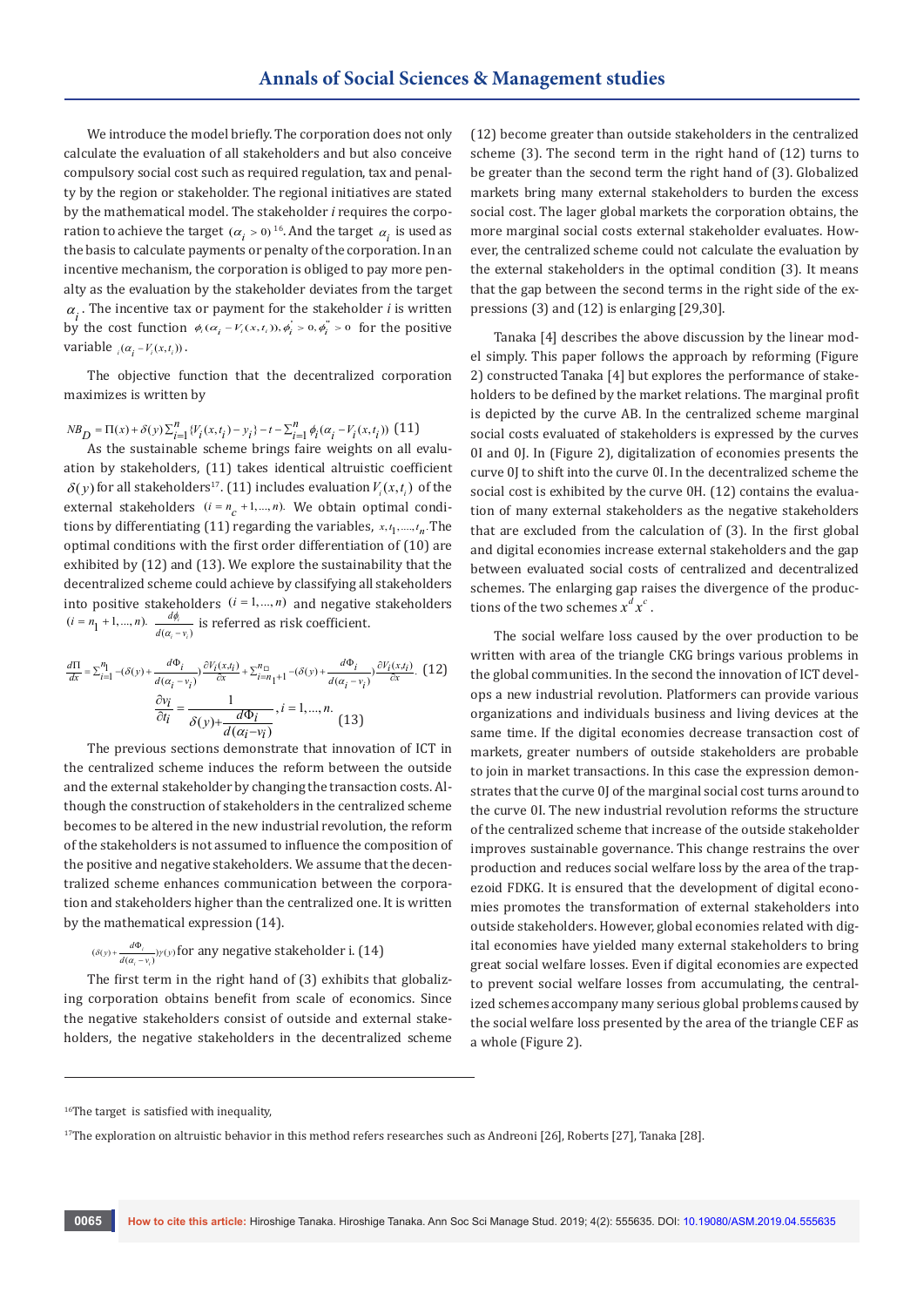



In the previous sections the centralized scheme is supposed to increase external stakeholders and presents the social welfare loss with the area of the triangle CDF in (Figure 2) in comparison of the decentralized scheme. The social welfare loss implies diversification among stakeholders by comparative analyses of (4), (5) and (13). (Figure 3) exhibits that the corporation provides differentially contributions for stakeholders. From theoretical investigation we write marginal evaluations of outside and inside stakeholders by the curve FI and AN. As the external stakeholders could not receive enough contribution, their benefits provided by the contribution are defined by 0. (4) and (5) indicate the inside and outside stakeholders to receive the benefits of from the contribution of the corporation by  $\vec{t}$  and  $\vec{t}$ . If the risk coefficient of inside stakeholder *j* is smaller than the coefficient of the outside stakeholder stake-

holder i, we obtain the inequality 
$$
\frac{\delta(y) + \frac{d\Phi_i}{d(a_i - v_i)} > \delta(y) + \frac{d\Phi_i}{d(a_j - v_j)}
$$
.

In the centralized scheme (4) shows that the marginal social cost of the corporation on the inside stakeholder is written by the curve CD. (5) indicates the curve BK for outside stakeholders. The previous inequality reverses the curves CD and BK to C'D' and B'K'. In the decentralized scheme the benefits by the contribu-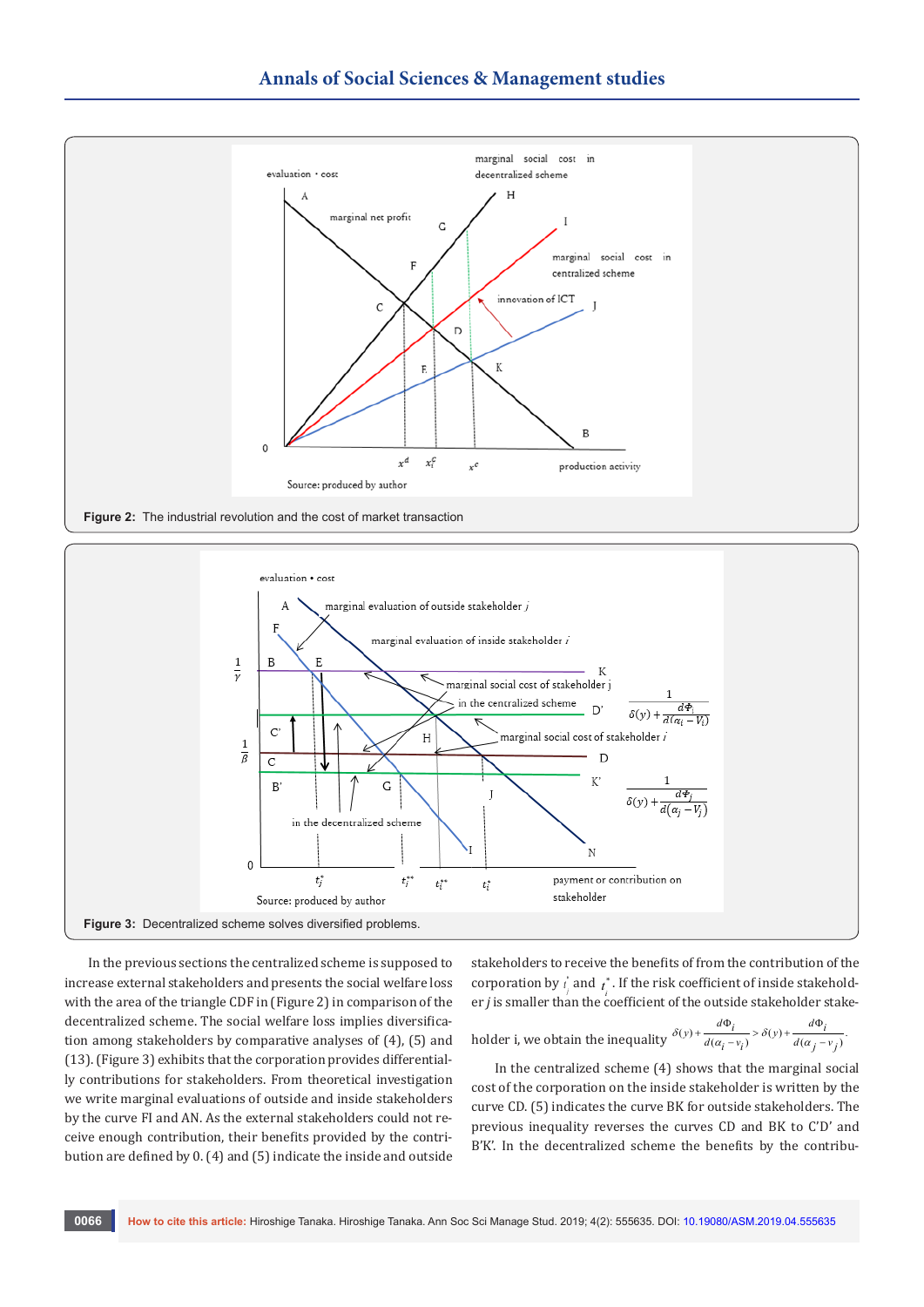tion for outside and external stakeholders are stated by  $\iota_i^*$  . The benefit from contributions of inside stakeholders is denoted by  $\iota_i^*$ . In thecentralized scheme the diversities of benefits in the inside stakeholders are exhibited by  $\vec{r}_i$  - $\vec{r}_j$  with the outside stakeholders and by  $t_i^*$ . with the external stakeholders. In the decentralized scheme the diversities shrink to  $\vec{r}_i - \vec{r}_j$  between the positive and the negative stakeholders, the above investigation is summarized in Proposition 3.

## **Proposition 3**

Revolution of digital economies prevents overproduction of global economies in the centralized scheme. Decentralized scheme solves diversified problems effectively.

## **Concluding Remarks**

The digital economies are expected to reconstruct many industries by integrating the production and consumption activities more closely. The new industrial revolution could not only provide profitable services but save inefficient utilization of resources. Improvement of manufacture on demand and sharing business need not a large amount of stocks required in the ordinal manufacture and distribution. However, the efficient economies are possibly to lead the diversified communities though the competition of markets. The industrial revolution could not construct social system that correspond effectively to the social needs. Digital economies make many connections in communications to become market transactions. For example, the corporation utilizes research engine in the internet as the means of selling. This paper explores that global economies have developed largely on the bases of centralized systems but have brought social welfare losses and discusses also that a decentralized system could decrease the social welfare losses of regions in global economies.

This paper provides the theoretical approach on compound organizations to combine supply and demand sides. This analysis should investigate various types of transaction cost. However, the impacts brought by digital economies on inside stakeholders are not considered completely in this paper.

#### **References**

- 1. [Coase RH \(1937\) The Nature of the Firm. Economica 4: 386-405.](https://onlinelibrary.wiley.com/doi/full/10.1111/j.1468-0335.1937.tb00002.x)
- 2. Williamson OE (1975) Markets and Hierarchies: Analysis and Antitrust Implications -A Study in the Economics of Internal Organization, The Free Press, New York, USA.
- 3. Tanaka H (2018) Mechanism of Sustainability and Structure of Stakeholders in Regions. Financial Forum 7 (1): 1-12.
- 4. [Tanaka H \(2019\) Rehabilitation of the Decentralization in the](http://www.bwwsociety.org/journal/current/2019/may-june/rehabilitation-of-the-decentralization-in-the-centralizing-process-of-global-communities.htm)  [Centralizing Process of Global Communities. Journal of Global Issues](http://www.bwwsociety.org/journal/current/2019/may-june/rehabilitation-of-the-decentralization-in-the-centralizing-process-of-global-communities.htm)  [and Solutions 19\(3\).](http://www.bwwsociety.org/journal/current/2019/may-june/rehabilitation-of-the-decentralization-in-the-centralizing-process-of-global-communities.htm)
- 5. Hodgson GM (1999) Evolution and Institutions: On Evolutionary Economics and the Evolution of Economics, Edgar Elgar Publishing limited, Chelteham, UK.
- 6. [Tanaka H \(2017\) Sustainability of Global Communities and Regional](https://ideas.repec.org/a/spr/apjors/v1y2017i2d10.1007_s41685-017-0057-x.html)  [Risk Governance. Asia Pacific Journal of Regional Science 1: 639-653.](https://ideas.repec.org/a/spr/apjors/v1y2017i2d10.1007_s41685-017-0057-x.html)
- 7. Tanaka H (2004) Kigyo no Syakaiteki Sekinin no Keizai Riron (Japanese) [Theoretical Analysis for Corporate Social Responsibility]. Chikyuu Kankyu Report (Japanese) Global Environmental Policy in Japan. 9: 1-9.
- 8. [Tanaka H \(2009\) The Sustainable Framework for Climate Change and](https://www.longfinance.net/programmes/sustainable-futures/london-accord/)  [the Financial Crisis 2008-2009. Long Finance and London Accord, The](https://www.longfinance.net/programmes/sustainable-futures/london-accord/)  [institute of Economic Research, Chuo University. 134: 1-18.](https://www.longfinance.net/programmes/sustainable-futures/london-accord/)
- 9. Tanaka H (2012) Social Responsibility, Social Enterprise and Social Innovation in the Stakeholder Communities," Long Finance and London Accord. pp. 1-16
- 10. [Tanaka H \(2016a\) Cooperative and Competitive Urban Municipality](https://www.longfinance.net/media/documents/chuo_urbanmunicipalitypoliciesTokyoArea_2014.pdf)  [Policies in the Tokyo Area to Target Transforming Community Needs.](https://www.longfinance.net/media/documents/chuo_urbanmunicipalitypoliciesTokyoArea_2014.pdf)  [Long finance and London Accord. pp. 1-19.](https://www.longfinance.net/media/documents/chuo_urbanmunicipalitypoliciesTokyoArea_2014.pdf)
- 11. [Tanaka H \(2016c\) The Sustainability Theorem in the ESG Mechanism.](https://www.longfinance.net/programmes/sustainable-futures/london-accord/reports/the-sustainability-theorem-in-the-esg-mechanism/)  [Long Finance and London Accord. pp. 1-29.](https://www.longfinance.net/programmes/sustainable-futures/london-accord/reports/the-sustainability-theorem-in-the-esg-mechanism/)
- 12. [Becker GS \(1983\) A Theory of Competition Among Pressure Groups](https://www.jstor.org/stable/1886017)  [for Political Influence. Quarterly Journal of Economics 98\(3\): 371-400.](https://www.jstor.org/stable/1886017)
- 13. [Becker GS \(1985\) Public Policies, Pressure Groups, and Dead Weight](https://www.sciencedirect.com/science/article/abs/pii/0047272785900635)  [Costs. Journal of Public Economics 28\(3\): 29-347.](https://www.sciencedirect.com/science/article/abs/pii/0047272785900635)
- 14. Rifkin J (2014) The Zero Marginal Cost Society: The internet of Things, The Collaborative Commons, and The Eclipse of Capitalism. St. Martin's Press, New York, USA.
- 15. Williamson OE (1986) Economic Organization: Firms, Markets and Policy Control. Wheatsheaf Books, Bringhton, UK.
- 16. McAfee A, E Brynjolfesson (2017) Machine, Platform, Crowd Harnessing our Digital Future, W.W. Norton & Company, New York.
- 17. Parker GG, MW Van Alstyne, SP Choudarry (2016) Platform Revolution: How Network Markets are Transforming the Economy and How to Make them work for you, W.W. Norton & Company, New York, USA.
- 18. [Arrow KJ \(1973\) Social Responsibility and Economic Efficiency. Public](https://www.scirp.org/(S(czeh2tfqyw2orz553k1w0r45))/reference/ReferencesPapers.aspx?ReferenceID=1751712)  [Policy 6\(2\): 303-317.](https://www.scirp.org/(S(czeh2tfqyw2orz553k1w0r45))/reference/ReferencesPapers.aspx?ReferenceID=1751712)
- 19. [Tirole J \(2001\) Corporate Governance. Econometrica 69\(1\): 1-35.](http://ecoapli1.udc.es/maixe-altes/banca/tema2/Tema%20cajas/Tirole,J.(2001).pdf)
- 20. UNEP FI, UN Global Compact (2016) Principles of Responsible investment Annual Report 2016.
- 21. Roubini N, S Mihm (2010) Crisis Economics: A Crash Course in the Future of Finance. Penguin Press, New York, USA.
- 22. Becchetti L, C Borzaga (2010) The Economics of Social Responsibility: The world of social enterprises, Routledge, London.
- 23. Tanaka H (2016b) The Finance System as Global Public Goods and the Regeneration of Global Communities," Long Finance and London Accord. pp. 1-12.
- 24. Tanaka H (2016d) Global Community Governance, Research Papers No 5, The institute of Economic Research, Chuo University, Japan.
- 25. [GSIA \(2019\) Global Sustainable Investment Review 2018, GSIA; Global](http://www.gsi-alliance.org/wp-content/uploads/2019/03/GSIR_Review2018.3.28.pdf)  [Sustainable Investment Alliance 2017. USA.](http://www.gsi-alliance.org/wp-content/uploads/2019/03/GSIR_Review2018.3.28.pdf)
- 26. Andreoni J (1990) Impure Altruism and Donations to Public Goods: A Theory of Warm -Glow Giving. Economic Journal 100: 464-477.
- 27. [Russell D Roberts \(1984\) A Positive Model of Private Charity and Public](https://www.journals.uchicago.edu/doi/pdfplus/10.1086/261212)  [Transfers. Journal of Political Economy 92: 136-148.](https://www.journals.uchicago.edu/doi/pdfplus/10.1086/261212)
- 28. [Tanaka H \(1998\) Redistribution Tax under Non-benevolent](https://link.springer.com/article/10.1023/A:1004924631650)  [Government. Public Choice 3\(4\): 325-345.](https://link.springer.com/article/10.1023/A:1004924631650)
- 29. Richardson HW, C Nam (2014) Shrinking Cities: A Global Perspective. Routledge, London and New York.
- 30. Williamson OE (1996) Industrial Organization. An Elgar Critical